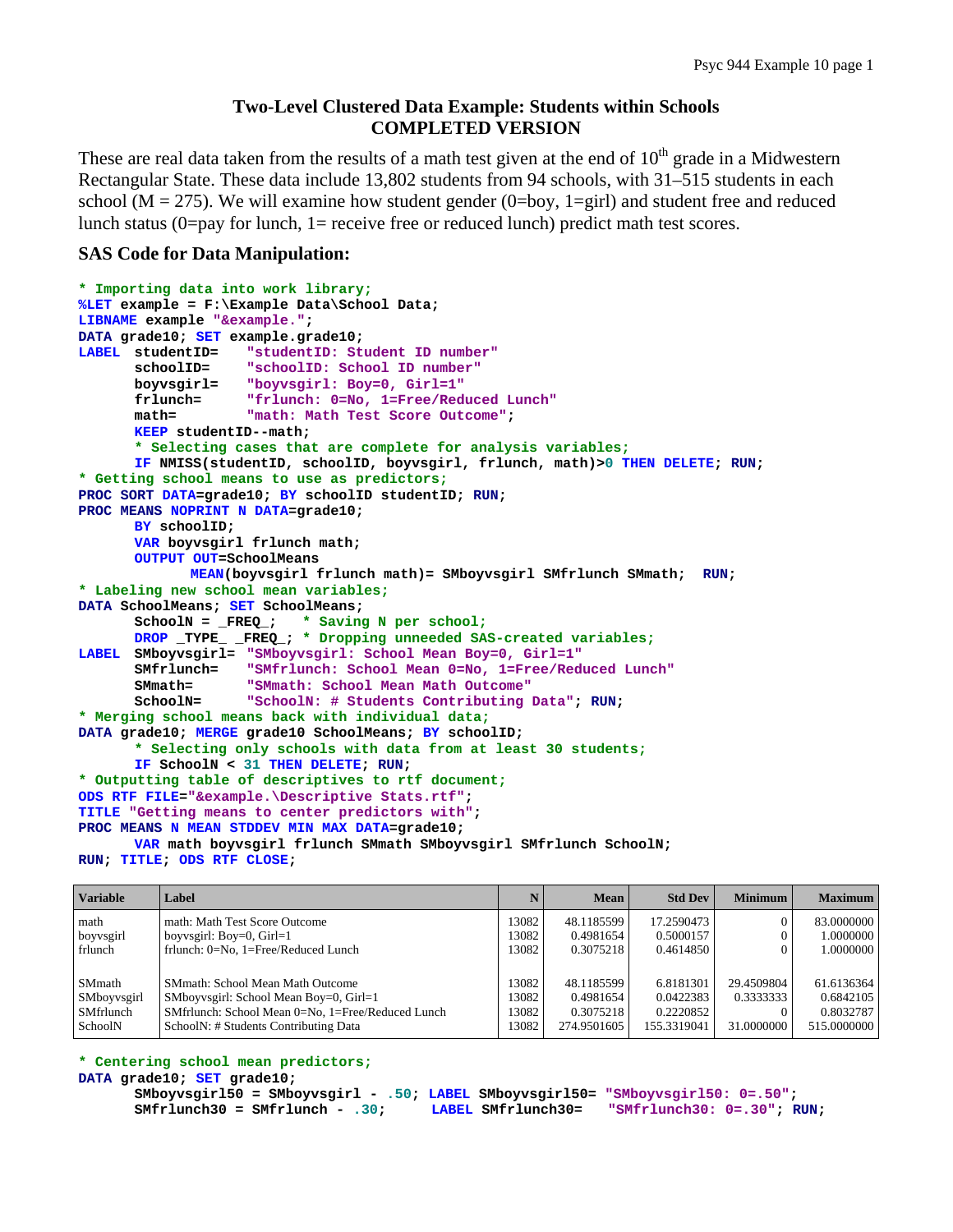**\* Location for .sas file that holds macro programs; %LET macropath=F:\Example Data; %INCLUDE "&macropath.\MLM\_Macros.sas";**

### **Model 1a: Single-Level Empty Means, Residual Variance Only Model**

```
Level 1: Math<sub>ij</sub> = \beta_{0j} + e_{ij}\beta_{0j} = \gamma_{00}Level 2:
```
Level 1: Math<sub>ij</sub> =  $\beta_{0j}$  +  $e_{ij}$ Level 2:  $\beta_{0j} = \gamma_{00} + U_{0j}$ 

**TITLE1 "Model 1a: Single Level Empty Means, Residual Variance Only"; PROC MIXED DATA=example10 NOCLPRINT COVTEST NAMELEN=100 IC METHOD=ML; CLASS schoolID studentID; MODEL math = / SOLUTION DDFM=Satterthwaite; RUN;** 

 Dimensions Covariance Parameters 1 Columns in X 1 Columns in Z 0 Subjects 1 Max Obs Per Subject 13082

|             |          | Covariance Parameter Estimates |                      |         |            |        |
|-------------|----------|--------------------------------|----------------------|---------|------------|--------|
|             |          | Standard                       |                      |         |            |        |
| Cov Parm    | Estimate | Error                          | Value                | Pr > Z  |            |        |
| Residual    | 297.85   | 3.6828                         | 80.88                | < 0.001 |            |        |
|             |          |                                |                      |         |            |        |
|             |          |                                | Information Criteria |         |            |        |
| Neg2LogLike | Parms    | AIC                            | AICC                 | HQIC    | <b>BIC</b> | CAIC   |
| 111648      | 2        | 111652                         | 111652               | 111657  | 111667     | 111669 |
|             |          |                                |                      |         |            |        |
|             |          |                                |                      |         |            |        |

|           |          | Solution for Fixed Effects |      |         |         |  |  |  |  |
|-----------|----------|----------------------------|------|---------|---------|--|--|--|--|
| Standard  |          |                            |      |         |         |  |  |  |  |
| Effect    | Estimate | Error                      | DF.  | t Value | Pr >  t |  |  |  |  |
| Intercept | 48.1186  | 0.1509                     | 13F3 | 318.90  | < 0.001 |  |  |  |  |

Intercept 47.7561 0.7192 94.9 66.40 <.0001

#### **Model 1b: Empty Means, Random Intercept Model**

```
TITLE1 "Model 1b: 2-Level Empty Means, Random Intercept"; 
PROC MIXED DATA=example10 NOCLPRINT COVTEST NAMELEN=100 IC METHOD=ML; 
      CLASS schoolID studentID; 
      MODEL math = / SOLUTION DDFM=Satterthwaite; 
      RANDOM INTERCEPT / TYPE=UN SUBJECT=schoolID; 
      ODS OUTPUT CovParms=CovEmpty InfoCrit=FitEmpty;
```
**RUN;** 

| Dimensions<br>$\overline{c}$<br>Covariance Parameters<br>Columns in X<br>Columns in Z Per Subject |                                                                          |                                        |                      |         | <b>Calculate the ICC</b> (correlation of students in same<br>school in math): ICC = $45 / (45+253) = .15$               |                                                                          |  |  |  |
|---------------------------------------------------------------------------------------------------|--------------------------------------------------------------------------|----------------------------------------|----------------------|---------|-------------------------------------------------------------------------------------------------------------------------|--------------------------------------------------------------------------|--|--|--|
| Subjects                                                                                          |                                                                          | 94                                     |                      |         |                                                                                                                         | Calculate the design effect: = $1 + [(n-1) * ICC]$                       |  |  |  |
| Max Obs Per Subject                                                                               |                                                                          | 515                                    |                      |         | $DE = 1 + [(275-1)^* \cdot 15] = 42.1$                                                                                  |                                                                          |  |  |  |
| DF                                                                                                | Null Model Likelihood Ratio Test<br>$Chi-Square$ Pr > $ChiSq$<br>1857.08 | < 0.001                                |                      |         | <b>Calculate the effective N:</b> $N_{\text{effective}} = (\text{\#Total Obs}) / \text{DE}$<br>$13,082 / 42.1 = 311!!!$ |                                                                          |  |  |  |
|                                                                                                   |                                                                          |                                        | Information Criteria |         |                                                                                                                         |                                                                          |  |  |  |
| Neg2LogLike                                                                                       | Parms                                                                    | AIC                                    | AICC                 | HQIC    | <b>BIC</b>                                                                                                              | CAIC                                                                     |  |  |  |
| 109791                                                                                            | 3                                                                        | 109797                                 | 109797               | 109800  | 109805                                                                                                                  | 109808                                                                   |  |  |  |
|                                                                                                   |                                                                          | Solution for Fixed Effects<br>Standard |                      |         |                                                                                                                         | Calculate the 95% random effects<br>CI for the intercept across schools: |  |  |  |
| Effect                                                                                            | Estimate                                                                 | Error                                  | DF                   | t Value | Pr >  t                                                                                                                 | Fixed effect $\pm$ 1.96*SQRT(variance)                                   |  |  |  |

**\_\_\_\_\_\_\_\_\_\_\_\_\_\_\_\_\_\_\_\_\_\_\_\_\_\_\_\_\_\_\_\_\_\_\_\_\_\_\_\_\_\_\_\_\_\_\_\_\_\_\_\_\_\_\_\_\_\_\_\_\_\_\_\_\_\_\_\_\_\_\_\_\_\_\_\_\_\_\_\_\_\_\_\_\_** 

| $\vert$ Fixed effect $\pm$ 1.96 $^{\circ}$ SQR I (variand |
|-----------------------------------------------------------|
| $148 \pm 1.96*$ SQRT(45) = 35 to 61                       |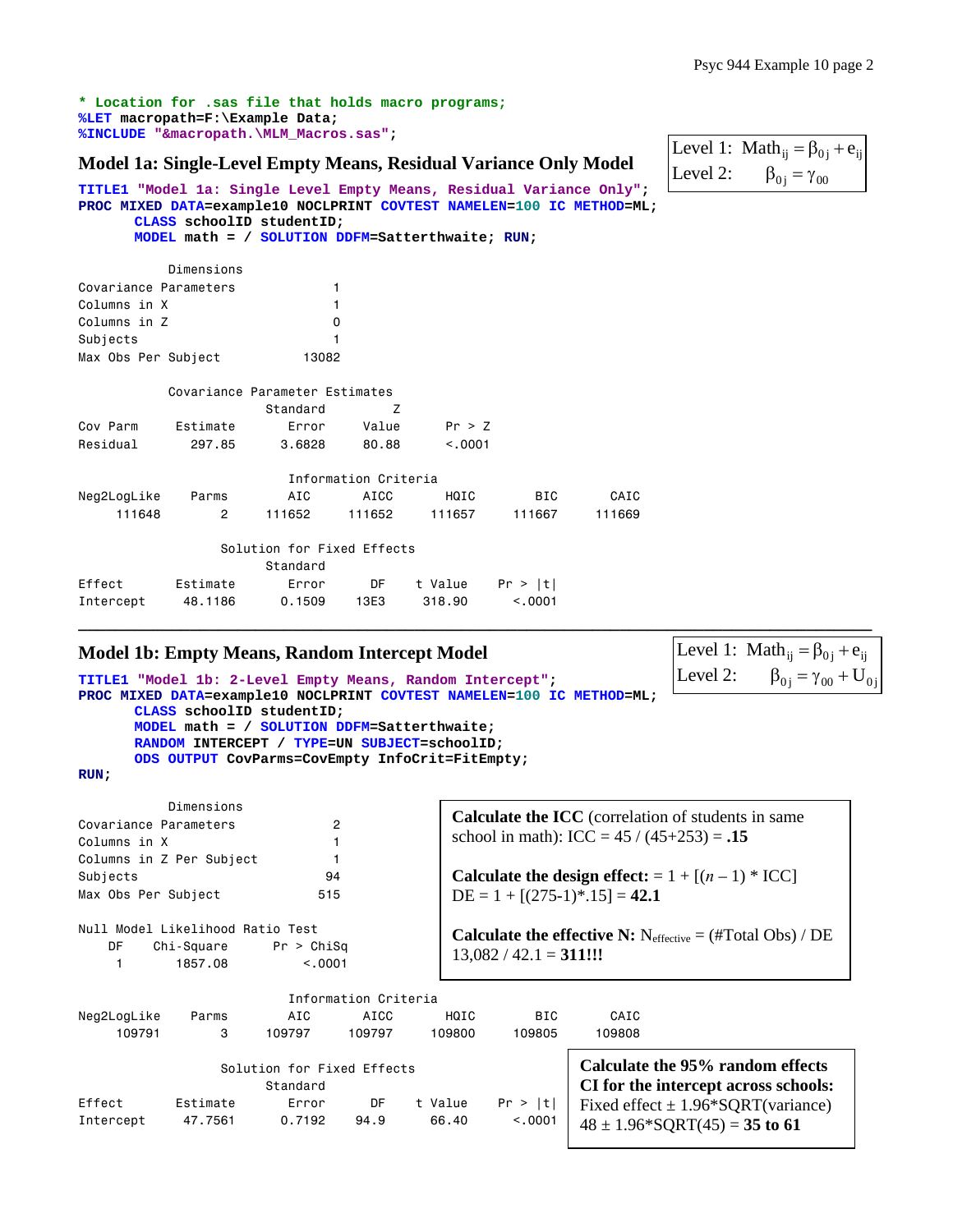## **Model 2a: Adding a Fixed Effect of Student Gender**

Level 1: Math<sub>ij</sub> =  $\beta_{0j}$  +  $\beta_{1j}$ (BoyvsGirl<sub>ij</sub>) +  $e_{ij}$ Level 2: Intercept:  $\beta_{0j} = \gamma_{00} + U_{0j}$ Student Gender:  $\beta_{1j} = \gamma_{10}$ 

**TITLE1 "Model 2a: Adding a Fixed Effect of Student Gender"; PROC MIXED DATA=work.grade10 NOCLPRINT COVTEST NAMELEN=100 IC METHOD=ML; CLASS schoolID studentID; MODEL math = boyvsgirl / SOLUTION DDFM=Satterthwaite; RANDOM INTERCEPT / TYPE=UN SUBJECT=schoolID; ODS OUTPUT CovParms=CovGen1 InfoCrit=FitGen1;** 

```
RUN;
```

| Covariance Parameter Estimates |          |                            |                      |         |            |        |  |  |  |  |
|--------------------------------|----------|----------------------------|----------------------|---------|------------|--------|--|--|--|--|
| Standard<br>z                  |          |                            |                      |         |            |        |  |  |  |  |
| Cov Parm                       | Subject  | Estimate                   | Error                | Value   | Pr > Z     |        |  |  |  |  |
| UN(1,1)                        | schoolID | 44,8203                    | 7.0210               | 6.38    | < 0.001    |        |  |  |  |  |
| Residual                       |          | 253,00                     | 3.1394               | 80.59   | < 0.001    |        |  |  |  |  |
|                                |          |                            |                      |         |            |        |  |  |  |  |
|                                |          |                            | Information Criteria |         |            |        |  |  |  |  |
| Neg2LogLike                    | Parms    | AIC                        | AICC                 | HQIC    | <b>BIC</b> | CAIC   |  |  |  |  |
| 109782                         | 4        | 109790                     | 109790               | 109794  | 109800     | 109804 |  |  |  |  |
|                                |          | Solution for Fixed Effects |                      |         |            |        |  |  |  |  |
|                                |          | Standard                   |                      |         |            |        |  |  |  |  |
| Effect                         | Estimate | Error                      | DF                   | t Value | Pr >  t    |        |  |  |  |  |
| Intercept                      | 47,3300  | 0.7319                     | 102                  | 64.66   | < 0.0001   |        |  |  |  |  |
| boyvsgirl                      | 0.8462   | 0.2791                     | 13E3                 | 3.03    | 0.0024     |        |  |  |  |  |

What does the main effect of student gender represent in this model?

*Girls score an average of 0.8462 higher than boys.* 

What are we assuming about the main effect of student gender?

*We are assuming no contextual effect (that the between- and within-school effects of gender are equal).* 

Proportion reduction in each variance relative to the 2-level empty model:

| * Calculate PseudoR2 relative to empty means model;<br>%PseudoR2(NCov=2, CovFewer=CovEmpty, NameFewer=Empty, CovMore=CovGen1, NameMore=GenderL1); |                                               |          |          |        |        |          |            |  |  |
|---------------------------------------------------------------------------------------------------------------------------------------------------|-----------------------------------------------|----------|----------|--------|--------|----------|------------|--|--|
|                                                                                                                                                   | PsuedoR2 (% Reduction) for Empty vs. GenderL1 |          |          |        |        |          |            |  |  |
| Name                                                                                                                                              | CovParm                                       | Subject  | Estimate | StdErr | ZValue | ProbZ    | PseudoR2   |  |  |
| Empty                                                                                                                                             | UN(1,1)                                       | schoolID | 44,9335  | 7.0391 | 6.38   | < 0.0001 |            |  |  |
| Empty                                                                                                                                             | Residual                                      |          | 253.18   | 3.1415 | 80.59  | < 0.001  |            |  |  |
| GenderL1                                                                                                                                          | UN(1,1)                                       | schoolID | 44.8203  | 7.0210 | 6.38   | < 0.001  | .002520558 |  |  |
| GenderL1                                                                                                                                          | Residual                                      |          | 253.00   | 3.1394 | 80.59  | < 0.001  | .000690265 |  |  |

Why were both variances reduced when gender is a level-1 predictor?

*The smushed effect of gender contains part of the level-2 gender effect, too.*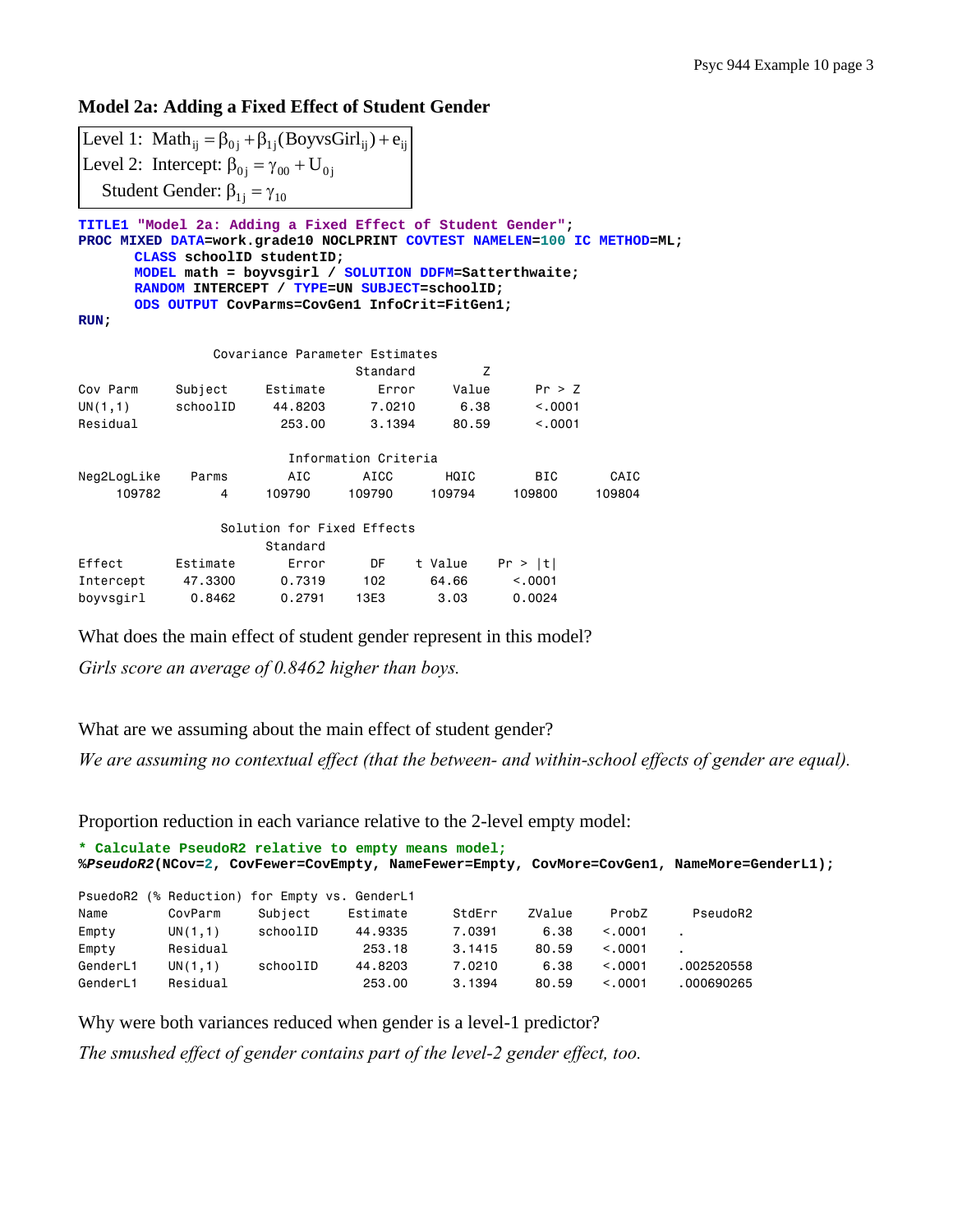**Model 2b: Adding a Fixed Effect of School Proportion of Girls** 

Level 1:  $\text{Math}_{ij} = \beta_{0j} + \beta_{1j} (\text{BoyVsGirl}_{ij}) + e_{ij}$ Level 2: Intercept:  $\beta_{0j} = \gamma_{00} + \gamma_{01}$ (SchoolGender  $_j$ ) + U<sub>0j</sub> Student Gender:  $\beta_{1j} = \gamma_{10}$ 

**TITLE1 "Model 2b: Adding Fixed Effect of School Proportion Girls"; PROC MIXED DATA=work.grade10 NOCLPRINT COVTEST NAMELEN=100 IC METHOD=ML; CLASS schoolID studentID; MODEL math = boyvsgirl SMboyvsgirl50 / SOLUTION DDFM=Satterthwaite OUTPM=PredGen2; RANDOM INTERCEPT / TYPE=UN SUBJECT=schoolID; ODS OUTPUT CovParms=CovGen2 InfoCrit=FitGen2; ESTIMATE "Gender Between-School Effect" boyvsgirl 1 SMboyvsgirl50 1;** 

 $\mathbb{R}$ 

**RUN;** 

|               |                              |          | Covariance Parameter Estimates |          |            |         |         |
|---------------|------------------------------|----------|--------------------------------|----------|------------|---------|---------|
|               |                              |          | Standard                       | Z        |            |         |         |
| Cov Parm      | Subject                      | Estimate | Error                          | Value    | Pr > Z     |         |         |
| UN(1,1)       | schoolID                     | 43.4390  | 6.7859                         | 6.40     | < .0001    |         |         |
| Residual      |                              | 253,00   | 3,1392                         | 80.59    | < 0.001    |         |         |
|               |                              |          | Information Criteria           |          |            |         |         |
| Neg2LogLike   | Parms                        | AIC      | AICC                           | HQIC     | <b>BIC</b> | CAIC    |         |
| 109779        | 5                            | 109789   | 109789                         | 109794   | 109801     | 109806  |         |
|               |                              |          | Solution for Fixed Effects     |          |            |         |         |
|               |                              | Standard |                                |          |            |         |         |
| Effect        | Estimate                     | Error    | DF                             | t Value  | Pr >  t    |         |         |
| Intercept     | 47.2605                      | 0.7229   | 103                            | 65.37    | < 0.001    |         |         |
| boyvsgirl     | 0.8352                       | 0.2791   | 13E3                           | 2.99     | 0.0028     |         |         |
| SMboyvsgirl50 | 20.8313                      | 11.9611  | 103                            | 1.74     | 0.0846     |         |         |
|               |                              |          | Estimates                      |          |            |         |         |
|               |                              |          |                                | Standard |            |         |         |
| Label         |                              |          | Estimate                       | Error    | DF         | t Value | Pr >  t |
|               | Gender Between-School Effect |          | 21,6665                        | 11,9578  | 103        | 1.81    | 0.0729  |

What does the main effect of school mean gender represent in this model?

*After controlling for kid gender, there is no contextual (incremental between-school) effect of gender; the additional increment to school mean math scores for a one-unit difference in proportion of students who are girls of 20.83 (the difference between 0 and 100% girls) is nonsignificant. If we don't control for kid gender, the between-school gender effect of 21.67 is still nonsignificant.* 

Proportion reduction in each variance due to effect of school mean gender:

```
* Calculate PseudoR2 relative to level-1 gender only model;
%PseudoR2(NCov=2, CovFewer=CovGen1, NameFewer=GenderL1, CovMore=CovGen2, NameMore=GenderL2); 
PsuedoR2 (% Reduction) for GenderL2 vs. GenderL2 
  Name CovParm Subject Estimate StdErr ZValue ProbZ PseudoR2 
GenderL1 UN(1,1) schoolID 44.8203 7.0210 6.38 <.0001 . 
GenderL1 Residual 253.00 3.1394 80.59 <.0001
GenderL2 UN(1,1) schoolID 43.4390 6.7859 6.40 <.0001 0.030817 
GenderL2 Residual 253.00 3.1392 80.59 <.0001 0.000021
* Calculate Total R2; PROC CORR NOSIMPLE DATA=PredGen2; VAR math pred; RUN; 
math Pred
math 1.00000 0.03016
math: Math Test Score Outcome 0.0006
                                            R = .03016, so total R^2 = .009
```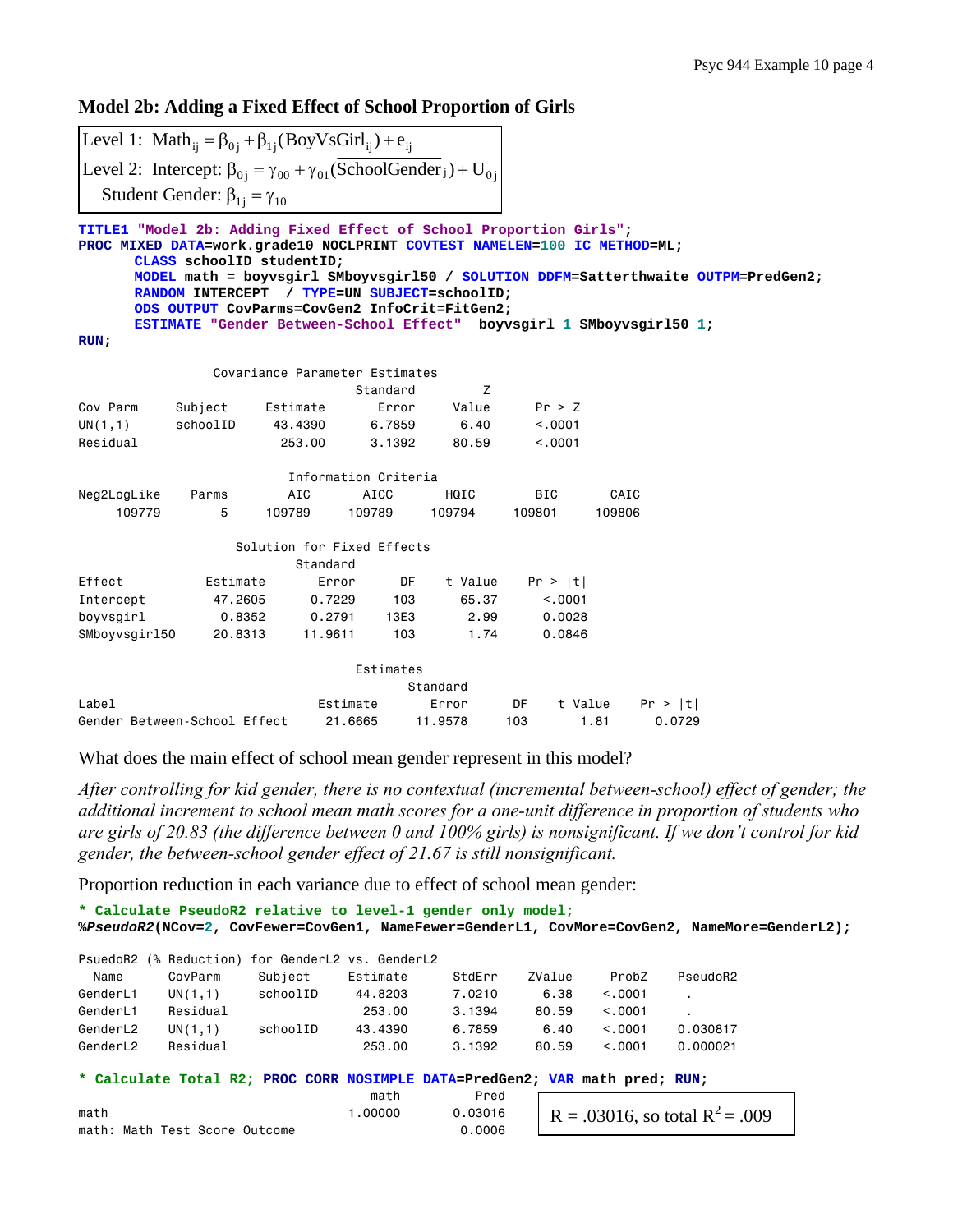# **Model 2c: Adding a Random Effect of Student Gender**

|                                                                   |                | Level 1: Math <sub>ij</sub> = $\beta_{0j}$ + $\beta_{1j}$ (BoyVsGirl <sub>ij</sub> ) + $e_{ij}$                                              |                      |           |            |                                                                                                                                                                           |
|-------------------------------------------------------------------|----------------|----------------------------------------------------------------------------------------------------------------------------------------------|----------------------|-----------|------------|---------------------------------------------------------------------------------------------------------------------------------------------------------------------------|
|                                                                   |                | Level 2: Intercept: $\beta_{0j} = \gamma_{00} + \gamma_{01}$ (SchoolGender <sub>j</sub> ) + U <sub>0j</sub>                                  |                      |           |            |                                                                                                                                                                           |
|                                                                   |                | Student Gender: $\beta_{1i} = \gamma_{10} + U_{1j}$                                                                                          |                      |           |            |                                                                                                                                                                           |
|                                                                   |                |                                                                                                                                              |                      |           |            |                                                                                                                                                                           |
| TITLE1 "Model 2c: Adding Random Effect of Student Gender";<br>RUN |                | CLASS schoolID studentID;<br>RANDOM INTERCEPT boyvsgirl / G TYPE=UN SUBJECT=schoolID;<br>ODS OUTPUT CovParms=CovGenRand InfoCrit=FitGenRand; |                      |           |            | PROC MIXED DATA=work.grade10 NOCLPRINT COVTEST NAMELEN=100 IC METHOD=ML;<br>MODEL math = boyvsgirl SMboyvsgirl50 / SOLUTION DDFM=Satterthwaite;                           |
|                                                                   |                | Estimated G Matrix                                                                                                                           |                      |           |            |                                                                                                                                                                           |
|                                                                   |                | School                                                                                                                                       |                      |           |            |                                                                                                                                                                           |
|                                                                   | ID             |                                                                                                                                              |                      |           |            |                                                                                                                                                                           |
| Row<br>Effect                                                     |                | number                                                                                                                                       | Col1                 | Col2      |            |                                                                                                                                                                           |
| 1.<br>$\mathbf{2}$                                                | Intercept      | 125                                                                                                                                          | 44.0992<br>$-0.7533$ | $-0.7533$ |            |                                                                                                                                                                           |
|                                                                   | boyvsgirl      | 125                                                                                                                                          |                      | 0.6203    |            |                                                                                                                                                                           |
|                                                                   |                | Covariance Parameter Estimates                                                                                                               |                      |           |            |                                                                                                                                                                           |
|                                                                   |                |                                                                                                                                              | Standard             | Z         |            |                                                                                                                                                                           |
| Cov Parm                                                          | Subject        | Estimate                                                                                                                                     | Error                | Value     | Pr Z       |                                                                                                                                                                           |
| UN(1,1)                                                           | schoolID       | 44.0992                                                                                                                                      | 7.1632               | 6.16      | < .0001    |                                                                                                                                                                           |
| UN(2, 1)                                                          | schoolID       | $-0.7533$                                                                                                                                    | 2.1120               | $-0.36$   | 0.7213     |                                                                                                                                                                           |
| UN(2, 2)                                                          | schoolID       | 0.6203                                                                                                                                       | 0.8957               | 0.69      | 0.2443     |                                                                                                                                                                           |
| Residual                                                          |                | 252.84                                                                                                                                       | 3.1432               | 80.44     | < 0.001    |                                                                                                                                                                           |
|                                                                   |                |                                                                                                                                              | Information Criteria |           |            |                                                                                                                                                                           |
| Neg2LogLike                                                       | Parms          | AIC                                                                                                                                          | AICC                 | HQIC      | <b>BIC</b> | CAIC                                                                                                                                                                      |
| 109778                                                            | $\overline{7}$ | 109792                                                                                                                                       | 109792               | 109799    | 109810     | 109817                                                                                                                                                                    |
|                                                                   |                | Solution for Fixed Effects<br>Standard                                                                                                       |                      |           |            |                                                                                                                                                                           |
| Effect                                                            | Estimate       |                                                                                                                                              | DF<br>Error          | t Value   | Pr >  t    |                                                                                                                                                                           |
| Intercept                                                         | 47.2521        | 0.7289                                                                                                                                       | 94.9                 | 64.82     | < .0001    |                                                                                                                                                                           |
| boyvsgirl                                                         | 0.8553         | 0.3005                                                                                                                                       | 55.1                 | 2.85      | 0.0062     |                                                                                                                                                                           |
| SMboyvsgir150                                                     | 20.5425        | 11.9666                                                                                                                                      | 103                  | 1.72      | 0.0890     |                                                                                                                                                                           |
|                                                                   |                |                                                                                                                                              |                      |           |            | Does the random slope for student gender help the model? No, model fit is not better.<br>* Calculate difference in model fit relative to both fixed gender effects model; |
|                                                                   |                |                                                                                                                                              |                      |           |            | $2F_1+T$ oct(FitFewer-FitCen) NameFewer-FiyedCender FitMore-FitCenDand NameMore-D                                                                                         |

**%***FitTest***(FitFewer=FitGen2, NameFewer=FixedGender, FitMore=FitGenRand, NameMore=RandomGender);** 

|              | Likelihood Ratio Test for FixedGender vs. RandomGender |       |        |        |         |        |         |
|--------------|--------------------------------------------------------|-------|--------|--------|---------|--------|---------|
|              | Neg2Log                                                |       |        |        |         |        |         |
| Name         | Like                                                   | Parms | AIC    | BIC.   | DevDiff | DFdiff | Pvalue  |
| FixedGender  | 109779                                                 | 5     | 109789 | 109801 |         |        |         |
| RandomGender | 109778                                                 |       | 109792 | 109810 | 0.63311 |        | 0.72865 |

So what does this mean about the effect of student gender?

*The 0.86 advantage for girls is approximately the same across schools.* 

Given the non-significant improvement in model fit, we will remove the random slope for gender. However, we will continue to control for gender at both levels of the model.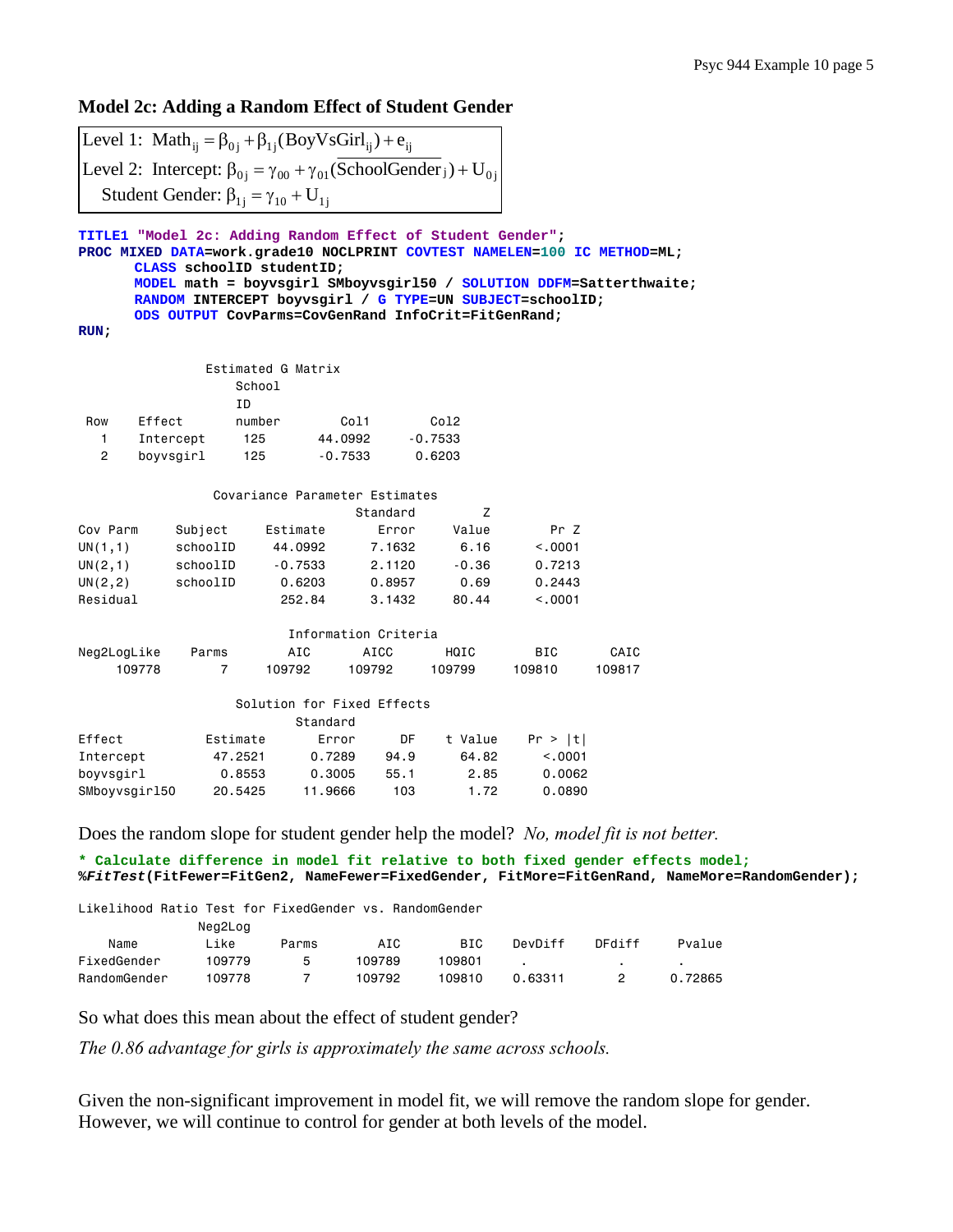## **Model 3a: Adding a Fixed Effect of Student Free/Reduced Lunch**

Level 1: Math<sub>ij</sub> =  $\beta_{0j}$  +  $\beta_{1j}$ (BoyVsGirl<sub>ij</sub>) +  $\beta_{2j}$ (FRlunch<sub>ij</sub>) +  $e_{ij}$ Level 2: Intercept:  $\beta_{0j} = \gamma_{00} + \gamma_{01}$ (SchoolGender ) + U<sub>0j</sub> Student Gender:  $\beta_{1j} = \gamma_{10}$ Free/Reduced Lunch:  $\beta_{2j} = \gamma_{20}$ 

| TITLE1 "Model 3a: Adding Fixed Effect of Student Free/Reduced Lunch";<br>PROC MIXED DATA=work.grade10 NOCLPRINT COVTEST NAMELEN=100 IC METHOD=ML;<br>CLASS schoolID studentID;<br>MODEL math = boyvsgirl SMboyvsgirl50 frlunch / SOLUTION DDFM=Satterthwaite;<br>RANDOM INTERCEPT / TYPE=UN SUBJECT=schoolID:<br>ODS OUTPUT CovParms=CovFR1 InfoCrit=FitFR1;<br>RUN: |           |                            |                      |          |          |        |  |  |  |
|----------------------------------------------------------------------------------------------------------------------------------------------------------------------------------------------------------------------------------------------------------------------------------------------------------------------------------------------------------------------|-----------|----------------------------|----------------------|----------|----------|--------|--|--|--|
| Covariance Parameter Estimates                                                                                                                                                                                                                                                                                                                                       |           |                            |                      |          |          |        |  |  |  |
|                                                                                                                                                                                                                                                                                                                                                                      |           |                            | Standard             | Z        |          |        |  |  |  |
| Cov Parm                                                                                                                                                                                                                                                                                                                                                             | Subject   | Estimate                   | Error                | Value    | Pr > Z   |        |  |  |  |
| UN(1,1)                                                                                                                                                                                                                                                                                                                                                              | schoolID  | 26,1636                    | 4.3105               | 6.07     | < 0.0001 |        |  |  |  |
| Residual                                                                                                                                                                                                                                                                                                                                                             |           | 239.14                     | 2.9675               | 80.59    | < 0.001  |        |  |  |  |
|                                                                                                                                                                                                                                                                                                                                                                      |           |                            | Information Criteria |          |          |        |  |  |  |
| Neg2LogLike                                                                                                                                                                                                                                                                                                                                                          | Parms     | AIC                        | AICC                 | HQIC     | BIC.     | CAIC   |  |  |  |
| 109003                                                                                                                                                                                                                                                                                                                                                               | 6         | 109015                     | 109015               | 109022   | 109031   | 109037 |  |  |  |
|                                                                                                                                                                                                                                                                                                                                                                      |           | Solution for Fixed Effects |                      |          |          |        |  |  |  |
|                                                                                                                                                                                                                                                                                                                                                                      |           | Standard                   |                      |          |          |        |  |  |  |
| Effect                                                                                                                                                                                                                                                                                                                                                               | Estimate  | Error                      | DF                   | t Value  | Pr >  t  |        |  |  |  |
| Intercept                                                                                                                                                                                                                                                                                                                                                            | 50.1325   | 0.5868                     | 110                  | 85.44    | < 0.0001 |        |  |  |  |
| boyvsgirl                                                                                                                                                                                                                                                                                                                                                            | 0.8555    | 0.2714                     | 13E3                 | 3.15     | 0.0016   |        |  |  |  |
| SMboyvsgir150                                                                                                                                                                                                                                                                                                                                                        | 15,0796   | 9,5669                     | 104                  | 1.58     | 0.1180   |        |  |  |  |
| frlunch                                                                                                                                                                                                                                                                                                                                                              | $-9.4298$ | 0.3316                     | 13E3                 | $-28.43$ | < 0.001  |        |  |  |  |

What does the main effect of student free/reduced lunch represent in this model?

*Kids who get free/reduced lunch score 9.4 points lower than kids who don't.* 

What are we assuming about the main effect of student free/reduced lunch?

*We are assuming no contextual effect (that the between- and within-school effects of FRlunch are equal).* 

Proportion reduction in each variance relative to Model 2b with both fixed gender effects:

```
* Calculate PseudoR2 relative to both fixed gender effects model;
%PseudoR2(NCov=2, CovFewer=CovGen2, NameFewer=Gender, CovMore=CovFR1, NameMore=FRLunch1);
```

|          | PsuedoR2 (% Reduction) for Gender vs. FRLunch1 |          |          |        |        |         |          |
|----------|------------------------------------------------|----------|----------|--------|--------|---------|----------|
| Name     | CovParm                                        | Subject  | Estimate | StdErr | ZValue | ProbZ   | PseudoR2 |
| Gender   | UN(1,1)                                        | schoolID | 43,4390  | 6,7859 | 6.40   | < 0.001 |          |
| Gender   | Residual                                       |          | 253.00   | 3.1392 | 80.59  | < 0.001 |          |
| FRLunch1 | UN(1,1)                                        | schoolID | 26,1636  | 4.3105 | 6.07   | < 0.001 | 0.39769  |
| FRLunch1 | Residual                                       |          | 239.14   | 2.9675 | 80.59  | < 0.001 | 0.05478  |

Why were both variances reduced when FRlunch is a level-1 predictor?

*The smushed effect of free/reduced lunch contains part of the free/reduced lunch level-2 effect, too.*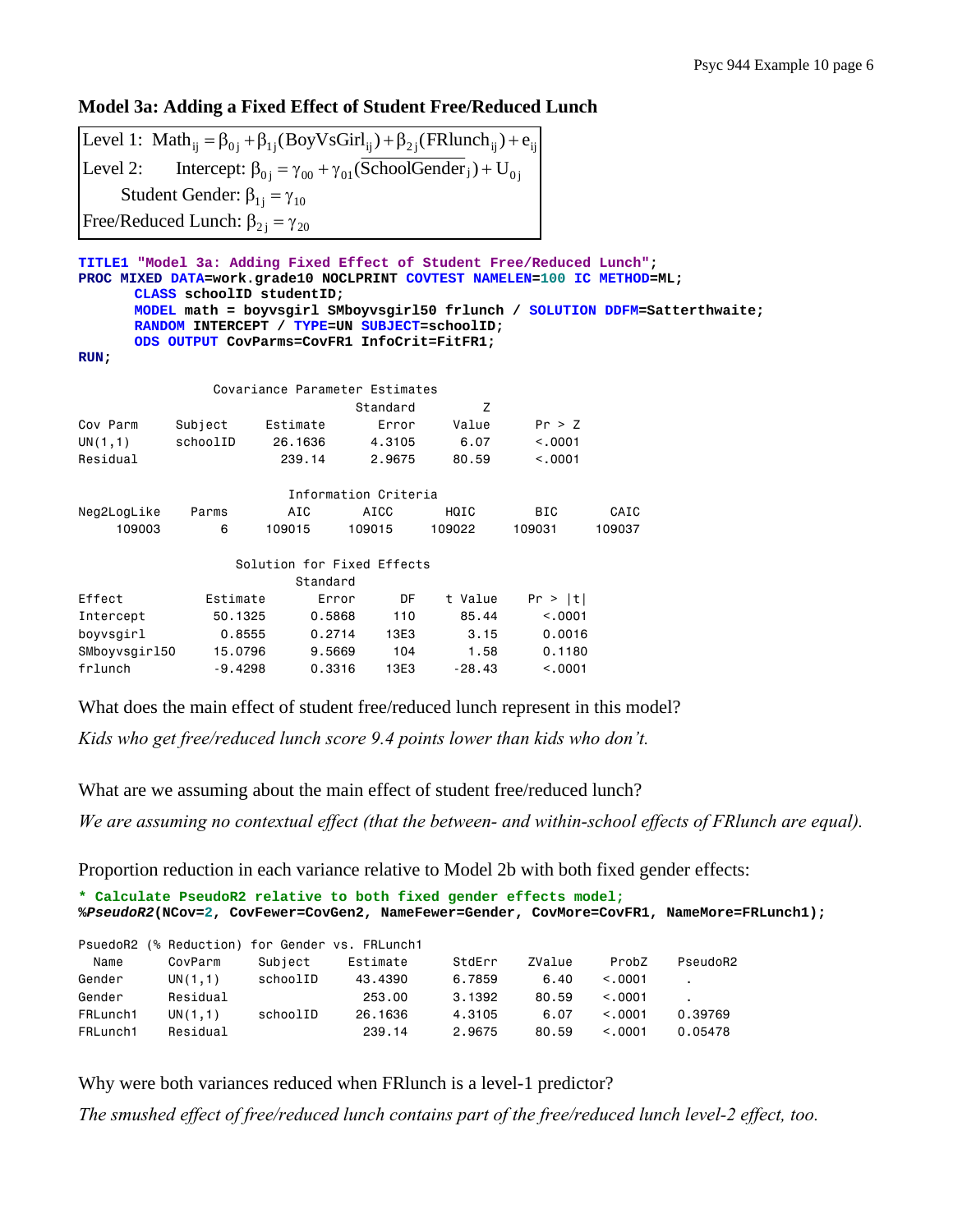# **Model 3b: Adding a Fixed Effect of School Proportion Free/Reduced Lunch**

| Level 1: Math <sub>ii</sub> = $\beta_{0i}$ + $\beta_{1i}$ (BoyVsGirl <sub>ii</sub> ) + $\beta_{2i}$ (FRlunch <sub>ii</sub> ) + $e_{ii}$                    |
|------------------------------------------------------------------------------------------------------------------------------------------------------------|
| [Level 2: Intercept: $\beta_{0i} = \gamma_{00} + \gamma_{01}$ (SchoolGender <sub>j</sub> ) + $\gamma_{02}$ (SchoolFRLunch <sub>j</sub> ) + U <sub>0i</sub> |
| Student Gender: $\beta_{1i} = \gamma_{10}$                                                                                                                 |
| Free/Reduced Lunch: $\beta_{2i} = \gamma_{20}$                                                                                                             |

| TITLE1 "Model 3b: Adding Fixed Effect of School Proportion Free/Reduced Lunch";       |                                                                                       |                            |          |                      |                                                 |            |          |         |
|---------------------------------------------------------------------------------------|---------------------------------------------------------------------------------------|----------------------------|----------|----------------------|-------------------------------------------------|------------|----------|---------|
| PROC MIXED DATA=work.grade10 NOCLPRINT COVTEST NAMELEN=100 IC METHOD=ML;              |                                                                                       |                            |          |                      |                                                 |            |          |         |
|                                                                                       | CLASS schoolID studentID;<br>MODEL math = boyvsgirl SMboyvsgirl50 frlunch SMfrlunch30 |                            |          |                      |                                                 |            |          |         |
|                                                                                       |                                                                                       |                            |          |                      | / SOLUTION DDFM=Satterthwaite OUTPM=PredLunch2; |            |          |         |
|                                                                                       | RANDOM INTERCEPT / TYPE=UN SUBJECT=schoolID;                                          |                            |          |                      |                                                 |            |          |         |
|                                                                                       | ODS OUTPUT CovParms=CovFR2 InfoCrit=FitFR2;                                           |                            |          |                      |                                                 |            |          |         |
|                                                                                       | ESTIMATE "FR Lunch Between-School Effect" frlunch 1 SMfrlunch30 1;                    |                            |          |                      |                                                 |            |          |         |
| RUN                                                                                   |                                                                                       |                            |          |                      |                                                 |            |          |         |
| Covariance Parameter Estimates                                                        |                                                                                       |                            |          |                      |                                                 |            |          |         |
|                                                                                       |                                                                                       |                            |          | Standard             | Z                                               |            |          |         |
| Cov Parm                                                                              | Subject                                                                               | Estimate                   |          | Error                | Value                                           | Pr > Z     |          |         |
| UN(1,1)                                                                               | schoolID                                                                              | 13,3767                    |          | 2.5214               | 5.31                                            | < 0.001    |          |         |
| Residual                                                                              |                                                                                       | 239.21                     |          | 2,9693               | 80.56                                           | < 0.001    |          |         |
|                                                                                       |                                                                                       |                            |          |                      |                                                 |            |          |         |
|                                                                                       |                                                                                       |                            |          | Information Criteria |                                                 |            |          |         |
| Neg2LogLike                                                                           | Parms                                                                                 | AIC                        |          | AICC                 | HQIC                                            | <b>BIC</b> | CAIC     |         |
| 108954                                                                                | $\overline{7}$                                                                        | 108968                     | 108968   |                      | 108975                                          | 108986     | 108993   |         |
|                                                                                       |                                                                                       | Solution for Fixed Effects |          |                      |                                                 |            |          |         |
|                                                                                       |                                                                                       | Standard                   |          |                      |                                                 |            |          |         |
| Effect                                                                                | Estimate                                                                              |                            | Error    | DF                   | t Value                                         | Pr >  t    |          |         |
| Intercept                                                                             | 50.1574                                                                               |                            | 0.4542   | 113                  | 110.44                                          |            | < 0.001  |         |
| boyvsgirl                                                                             | 0.8549                                                                                |                            | 0.2714   | 13E3                 | 3.15                                            |            | 0.0016   |         |
| SMboyvsgir150                                                                         | 5.6834                                                                                |                            | 7,4083   | 101                  | 0.77                                            |            | 0.4448   |         |
| frlunch                                                                               | $-9.1757$                                                                             |                            | 0.3343   | 13E3                 | $-27.45$                                        |            | < 0.001  |         |
| SMfrlunch30                                                                           | $-16.5983$                                                                            |                            | 2.0143   | 83.8                 | $-8.24$                                         |            | < 0.0001 |         |
|                                                                                       |                                                                                       |                            |          |                      |                                                 |            |          |         |
|                                                                                       |                                                                                       |                            |          | Estimates            |                                                 |            |          |         |
|                                                                                       |                                                                                       |                            |          |                      | Standard                                        |            |          |         |
| Label                                                                                 |                                                                                       |                            | Estimate |                      | Error                                           | DF         | t Value  | Pr >  t |
| 79.2<br>FR Lunch Between-School Effect<br>$-25.7740$<br>1.9863<br>$-12.98$<br>< 0.001 |                                                                                       |                            |          |                      |                                                 |            |          |         |

What does the main effect of school proportion free/reduced lunch represent in this model?

*This is the contextual (incremental between-school) effect for FRlunch: after controlling for kid free/reduced lunch status, for every 10% more kids in their school who receive free/reduced lunch, school mean math is lower by 1.66. If we don't control for kid FRlunch, the between-school effect of FRlunch of −2.5.77 per 10% is still significant.* 

What does the effect of student free/reduced lunch NOW represent in this model?

*This is the pure within-school effect: holding school free/reduced lunch status constant (i.e., within the same school), kids who receive free/reduced lunch score 9.2 points lower than kids who don't.*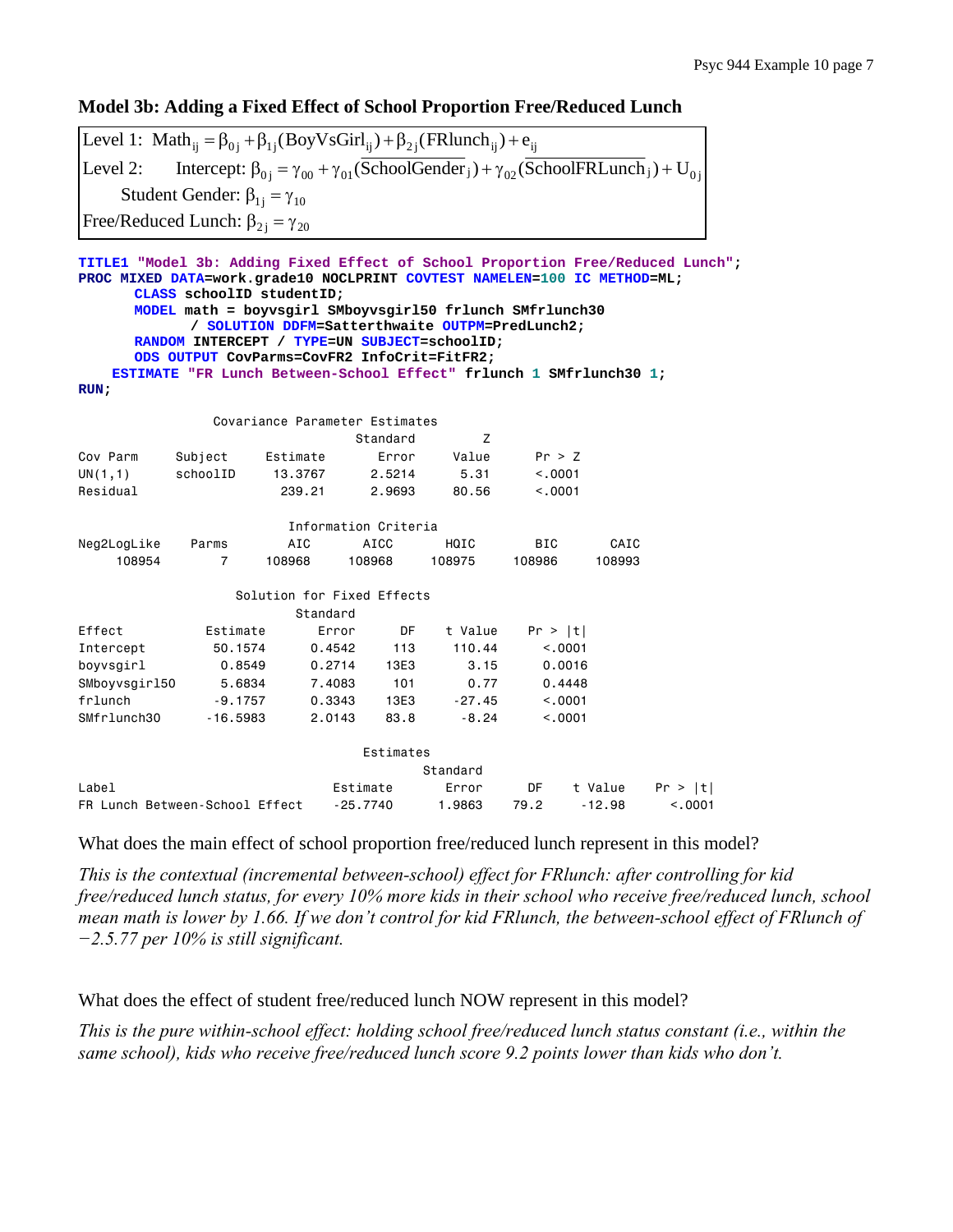Proportion reduction in each variance due to effect of school mean FRlunch:

**\* Calculate PseudoR2 relative to level-1 FRlunch only model; %***PseudoR2***(NCov=2, CovFewer=CovFR1, NameFewer=FRLunch1, CovMore=CovFR2, NameMore=FRLunch2);** 

PsuedoR2 (% Reduction) for FRLunch1 vs. FRLunch2

| Name     | CovParm  | Subject  | Estimate | StdErr | ZValue | ProbZ    | PseudoR2       |
|----------|----------|----------|----------|--------|--------|----------|----------------|
| FRLunch1 | UN(1.1)  | schoolID | 26.1636  | 4.3105 | 6.07   | < 0.001  | $\blacksquare$ |
| FRLunch1 | Residual |          | 239.14   | 2.9675 | 80.59  | < 0.0001 |                |
| FRLunch2 | UN(1.1)  | schoolID | 13,3767  | 2.5214 | 5.31   | < 0.0001 | 0.48873        |
| FRLunch2 | Residual |          | 239.21   | 2.9693 | 80.56  | < 0.001  | -0.00031       |

Proportion reduction in each variance due to **both** effects of FRlunch:

**\* Calculate PseudoR2 for both FRlunch effects relative to both gender effects; %***PseudoR2***(NCov=2, CovFewer=CovGen2, NameFewer=Gender, CovMore=CovFR2, NameMore=FRLunch2);** 

PsuedoR2 (% Reduction) for Gender vs. FRLunch2

| Name     | CovParm  | Subject  | Estimate | StdErr | ZValue | ProbZ        | PseudoR2 |
|----------|----------|----------|----------|--------|--------|--------------|----------|
| Gender   | UN(1,1)  | schoolID | 43.4390  | 6.7859 | 6.40   | < 0.001      |          |
| Gender   | Residual |          | 253,00   | 3.1392 | 80.59  | < 0.001      |          |
| FRLunch2 | UN(1.1)  | schoolID | 13.3767  | 2.5214 | 5.31   | < .0001      | 0.69206  |
| FRLunch2 | Residual |          | 239.21   | 2.9693 | 80.56  | $\leq$ .0001 | 0.05448  |

Total reduction in math variance due to both effects of FRlunch:

```
* Calculate Total R2 change relative to both gender effects only model;
%TotalR2(DV=math, PredFewer=PredGen2, NameFewer=Gender, PredMore=PredLunch2, 
NameMore=FRlunch2);
```
Total R2 (% Reduction) for Gender vs. FRlunch2 Pred Total Name Corr TotalR2 R2Diff Gender 0.03016 0.00091 FRlunch2 0.40455 0.16366 0.1627

#### **Model 3c: Adding a Random Effect of Student Free/Reduced Lunch**

Level 1: Math<sub>ij</sub> =  $\beta_{0j}$  +  $\beta_{1j}$ (BoyVsGirl<sub>ij</sub>) +  $\beta_{2j}$ (FRlunch<sub>ij</sub>) +  $e_{ij}$ Level 2: Intercept:  $\beta_{0j} = \gamma_{00} + \gamma_{01}$ (SchoolGender ) +  $\gamma_{02}$ (SchoolFRLunch ) + U<sub>0j</sub> Student Gender:  $\beta_{1j} = \gamma_{10}$ Free/Reduced Lunch:  $\beta_{2j} = \gamma_{20}$  + U<sub>2j</sub>

```
TITLE1 "Model 3c: Adding Random Effect of Student Free/Reduced Lunch"; 
PROC MIXED DATA=work.grade10 NOCLPRINT COVTEST NAMELEN=100 IC METHOD=ML; 
       CLASS schoolID studentID; 
       MODEL math = boyvsgirl SMboyvsgirl50 frlunch SMfrlunch30 / SOLUTION DDFM=Satterthwaite; 
       RANDOM INTERCEPT frlunch / G TYPE=UN SUBJECT=schoolID; 
       ODS OUTPUT CovParms=CovFRRand InfoCrit=FitFRRand; 
RUN; 
               Estimated G Matrix
```
**\_\_\_\_\_\_\_\_\_\_\_\_\_\_\_\_\_\_\_\_\_\_\_\_\_\_\_\_\_\_\_\_\_\_\_\_\_\_\_\_\_\_\_\_\_\_\_\_\_\_\_\_\_\_\_\_\_\_\_\_\_\_\_\_\_\_\_\_\_\_\_\_\_\_\_\_\_\_\_\_\_\_\_\_\_** 

```
 School 
 ID 
Row Effect number Col1 Col2
  1 Intercept 125 19.7443 -11.7978 
  2 frlunch 125 -11.7978 12.7448
```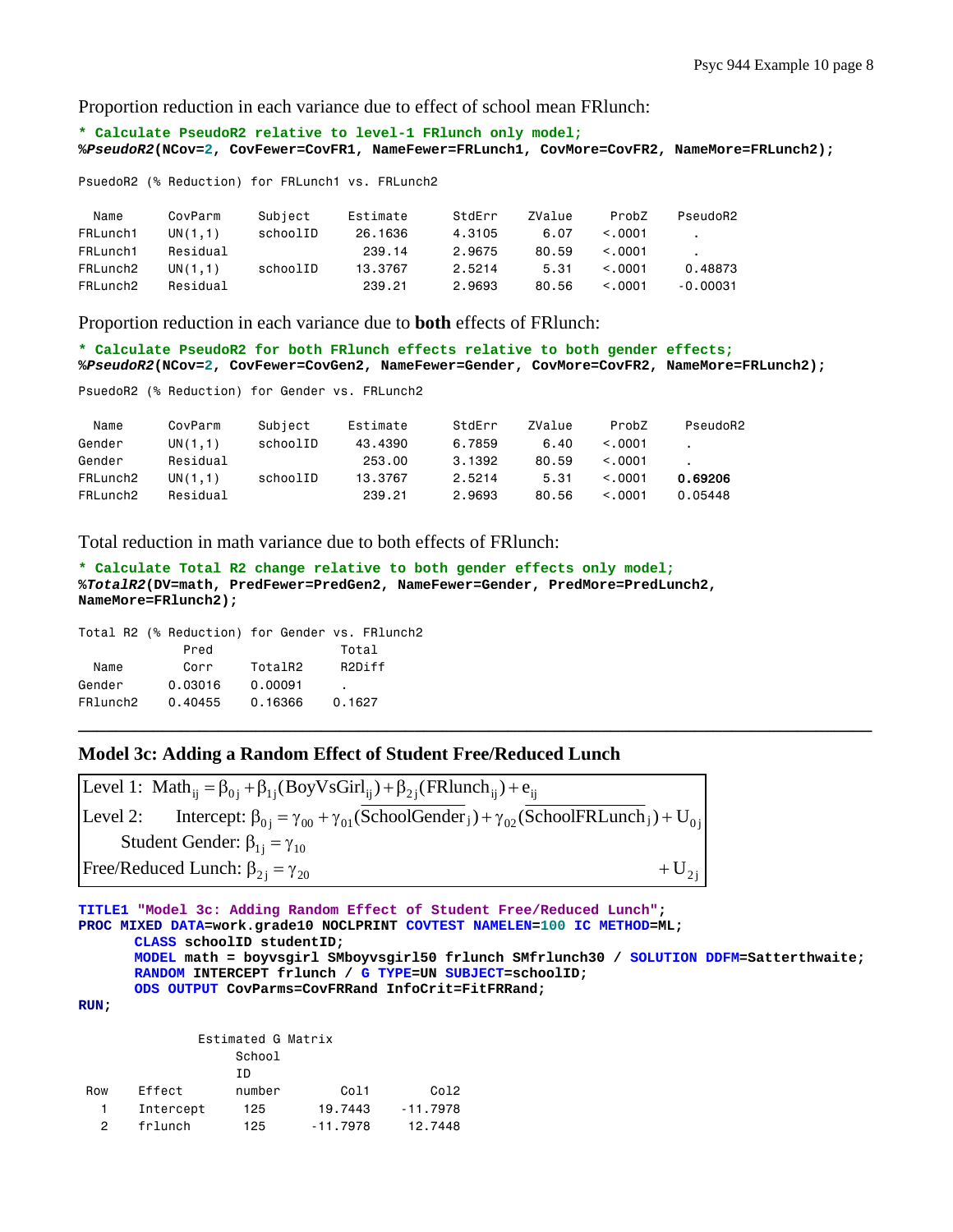|               |            |            | Covariance Parameter Estimates |          |          |        |
|---------------|------------|------------|--------------------------------|----------|----------|--------|
|               |            |            | Standard                       | Z        |          |        |
| Cov Parm      | Subject    | Estimate   | Error                          | Value    | Pr Z     |        |
| UN(1,1)       | schoolID   | 19,7443    | 3,7094                         | 5.32     | < 0.001  |        |
| UN(2,1)       | schoolID   | $-11.7978$ | 3.1478                         | $-3.75$  | 0.0002   |        |
| UN(2, 2)      | schoolID   | 12,7448    | 3,3242                         | 3.83     | < 0.001  |        |
| Residual      |            | 236,63     | 2.9443                         | 80.37    | < 0.001  |        |
|               |            |            |                                |          |          |        |
|               |            |            | Information Criteria           |          |          |        |
| Neg2LogLike   | Parms      | AIC        | AICC                           | HQIC     | BIC.     | CAIC   |
| 108866        | 9          | 108884     | 108884                         | 108893   | 108907   | 108916 |
|               |            |            |                                |          |          |        |
|               |            |            | Solution for Fixed Effects     |          |          |        |
|               |            | Standard   |                                |          |          |        |
| Effect        | Estimate   |            | DF<br>Error                    | t Value  | Pr >  t  |        |
| Intercept     | 49,7910    | 0.5309     | 97.4                           | 93.79    | < 0.0001 |        |
| boyvsgirl     | 0.8961     | 0.2703     | 13E3                           | 3.31     | 0.0009   |        |
| SMboyvsgir150 | 4.3223     | 7.2337     | 104                            | 0.60     | 0.5515   |        |
| frlunch       | $-8.4552$  | 0.5621     | 98.2                           | $-15.04$ | < .0001  |        |
| SMfrlunch30   | $-16.8499$ | 1.9441     | 77.7                           | $-8.67$  | < 0.0001 |        |

Does the random slope for student gender help the model? *Yes, model fit is better.* 

**\* Calculate difference in model fit relative to both fixed FRlunch effects model; %***FitTest***(FitFewer=FitFR2, NameFewer=FixedFRlunch, FitMore=FitFRRand, NameMore=RandomFRLunch);** 

Likelihood Ratio Test for FixedFRlunch vs. RandomFRLunch

|               | Neg2Log |       |        |            |         |        |        |
|---------------|---------|-------|--------|------------|---------|--------|--------|
| Name          | ∟ike    | Parms | AIC    | <b>BIC</b> | DevDiff | DFdiff | Pvalue |
| FixedFRlunch  | 108954  |       | 108968 | 108986     |         |        |        |
| RandomFRLunch | 108866  | a     | 108884 | 108907     | 88.2542 |        |        |

So what does this mean about the effect of student free/reduced lunch?

*The difference in math between kids who get free/reduced lunch and kids who don't varies significantly over schools.* 

Calculate and interpret a 95% random effects confidence interval for the random slope:

*−8.4552 ± 1.96\*SQRT(12.7488) = −15.45 to −1.46* 

*On average, the gap in math performance related to kid free/reduced lunch status is 8.4 points, but across 95% of the schools, that gap is predicted to be anywhere from 1.46 to 15.45 points.* 

\_\_\_\_\_\_\_\_\_\_\_\_\_\_\_\_\_\_\_\_\_\_\_\_\_\_\_\_\_\_\_\_\_\_\_\_\_\_\_\_\_\_\_\_\_\_\_\_\_\_\_\_\_\_\_\_\_\_\_\_\_\_\_\_\_\_\_\_\_\_\_\_\_\_\_\_\_\_\_\_\_\_\_\_

#### **Model 3d: Adding a Cross-Level Interaction of Student by School Free/Reduced Lunch**

| Level 1: Math <sub>ii</sub> = $\beta_{0i}$ + $\beta_{1i}$ (BoyVsGirl <sub>ii</sub> ) + $\beta_{2i}$ (FRlunch <sub>ii</sub> ) + $e_{ii}$ |                                                                                                                                                           |
|-----------------------------------------------------------------------------------------------------------------------------------------|-----------------------------------------------------------------------------------------------------------------------------------------------------------|
|                                                                                                                                         | Level 2: Intercept: $\beta_{0i} = \gamma_{00} + \gamma_{01}$ (SchoolGender <sub>j</sub> ) + $\gamma_{02}$ (SchoolFRLunch <sub>j</sub> ) + U <sub>0i</sub> |
| Student Gender: $\beta_{1i} = \gamma_{10}$                                                                                              |                                                                                                                                                           |
| Free/Reduced Lunch: $\beta_{2i} = \gamma_{20}$                                                                                          | + $\gamma_{22}$ (SchoolFRLunch <sub>j</sub> ) + U <sub>2i</sub>                                                                                           |

**TITLE1 "Model 3d: Adding Cross-Level Interaction of Student by School Free/Reduced Lunch"; PROC MIXED DATA=work.grade10 NOCLPRINT COVTEST NAMELEN=100 IC METHOD=ML; CLASS schoolID studentID; MODEL math = boyvsgirl SMboyvsgirl50 frlunch SMfrlunch30 frlunch\*SMfrlunch30 / SOLUTION DDFM=Satterthwaite; RANDOM INTERCEPT frlunch / G TYPE=UN SUBJECT=schoolID; ODS OUTPUT CovParms=CovInt1 InfoCrit=FitInt1; RUN;**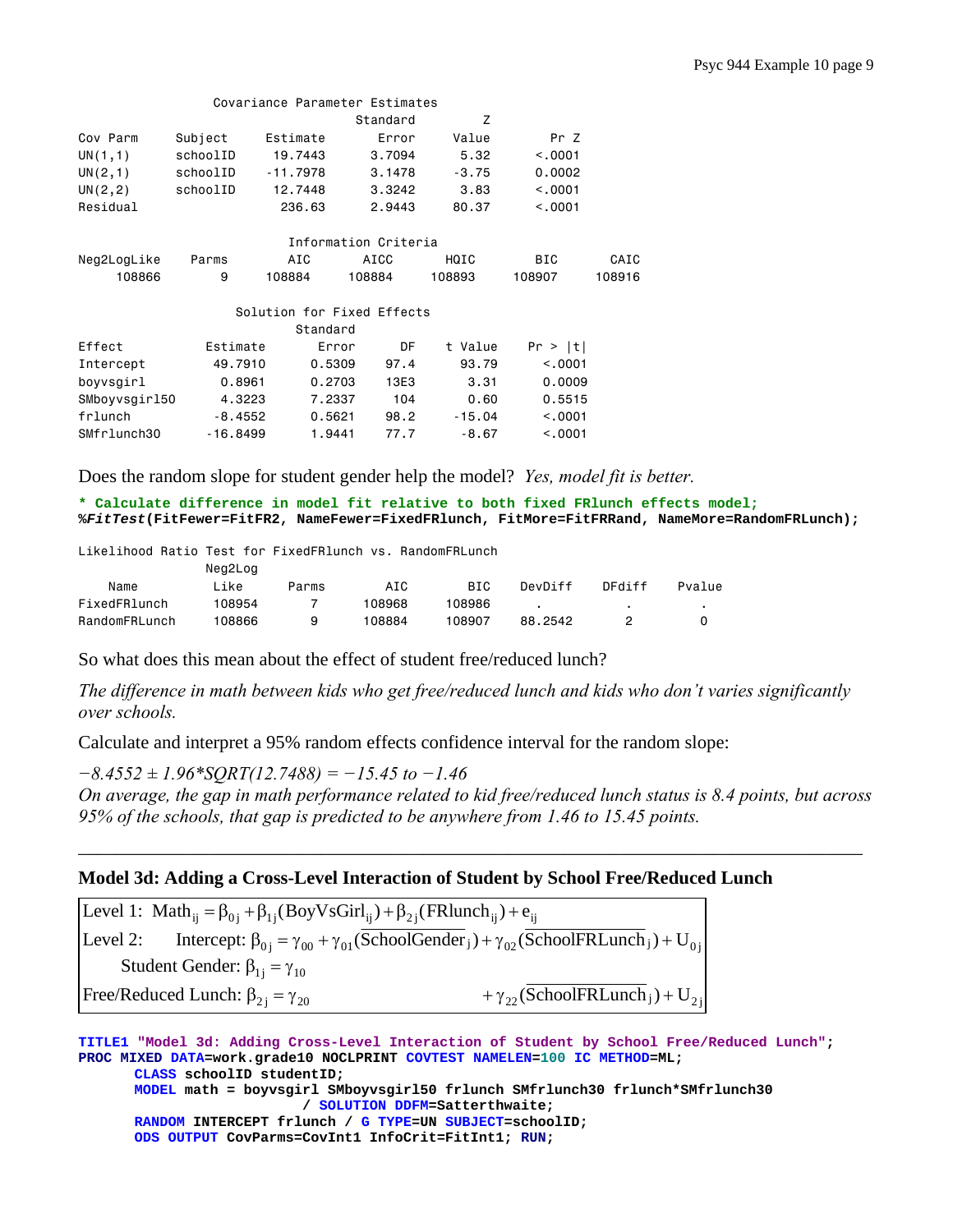|                     |          | Covariance Parameter Estimates |                            |         |            |         |
|---------------------|----------|--------------------------------|----------------------------|---------|------------|---------|
|                     |          |                                | Standard                   |         | Z          |         |
| Cov Parm            | Subject  | Estimate                       | Error                      | Value   | Pr Z       |         |
| UN(1,1)             | schoolID | 19,5909                        | 3.6558                     | 5.36    | < 0.001    |         |
| UN(2,1)             | schoolID | $-11.1933$                     | 3,0624                     | $-3.66$ | 0.0003     |         |
| UN(2, 2)            | schoolID | 11.8021                        | 3.1679                     | 3.73    | < .0001    |         |
| Residual            |          | 236.62                         | 2.9439                     | 80.37   | < 0.001    |         |
|                     |          |                                | Information Criteria       |         |            |         |
| Neg2LogLike         | Parms    | AIC                            | AICC                       | HQIC    | <b>BIC</b> | CAIC    |
| 108863              | 10       | 108883                         | 108883                     | 108894  | 108909     | 108919  |
|                     |          |                                | Solution for Fixed Effects |         |            |         |
|                     |          |                                | Standard                   |         |            |         |
| Effect              |          | Estimate                       | Error                      | DF      | t Value    | Pr >  t |
| Intercept           |          | 49.7497                        | 0.5300                     | 99.7    | 93.87      | < 0.001 |
| boyvsgirl           |          | 0.8996                         | 0.2703                     | 13E3    | 3.33       | 0.0009  |
| SMboyvsgir150       |          | 4.8849                         | 7.2788                     | 103     | 0.67       | 0.5037  |
| frlunch             |          | $-8.7042$                      | 0.5679                     | 112     | $-15.33$   | < 0.001 |
| SMfrlunch30         |          | $-19.2722$                     | 2.4760                     | 89.2    | $-7.78$    | < 0.001 |
| frlunch*SMfrlunch30 |          | 4.3141                         | 2.6386                     | 103     | 1.64       | 0.1051  |

What does the effect of student free/reduced lunch NOW represent in this model?

*This is the difference between kids who get free/reduced lunch and those who don't in schools where 30% of the kids get free/reduced lunch: those kids who get free/reduced lunch are lower by 8.70.* 

What does the effect of school proportion free/reduced lunch NOW represent in this model?

*This is the contextual (incremental between-school) effect for a kid who does not receive free/reduced lunch: for those kids, for every 10% more kids in their school that receive free/reduced lunch, their school mean math is lower by 1.9.* 

What does the cross-level interaction of student by school free/reduced lunch represent?

*The effect of being a kid who receives free/reduced lunch is reduced nonsignificantly by 0.4 for every 10% more children in their school who get free/reduced lunch. But this effect is currently smushed—it assumes without testing that school FRlunch moderates the within-school and between-school effects of FRlunch to the same extent.* 

Proportion reduction in each variance relative to Model 3c with random FRLunch:

```
* Calculate PseudoR2 for both FRlunch effects relative to random FRlunch;
%PseudoR2(NCov=4, CovFewer=CovFRRand, NameFewer=LunchMain, CovMore=CovInt1, 
NameMore=LunchInt1);
```

| Name      | CovParm  | Subject  | Estimate | StdErr | ZValue | ProbZ   | PseudoR2 |
|-----------|----------|----------|----------|--------|--------|---------|----------|
| LunchMain | UN(1,1)  | schoolID | 19.7443  | 3.7094 | 5.32   | < 0.001 |          |
| LunchMain | UN(2, 2) | schoolID | 12.7448  | 3.3242 | 3.83   | < 0.001 |          |
| LunchMain | Residual |          | 236.63   | 2.9443 | 80.37  | < 0.001 |          |
| LunchInt1 | UN(1,1)  | schoolID | 19.5909  | 3.6558 | 5.36   | < 0.001 | 0.007768 |
| LunchInt1 | UN(2, 2) | schoolID | 11.8021  | 3.1679 | 3.73   | < 0.001 | 0.073968 |
| LunchInt1 | Residual |          | 236.62   | 2.9439 | 80.37  | < 0.001 | 0.000060 |

Which variance component should be reduced (non-significantly)? *Random slope for FRlunch*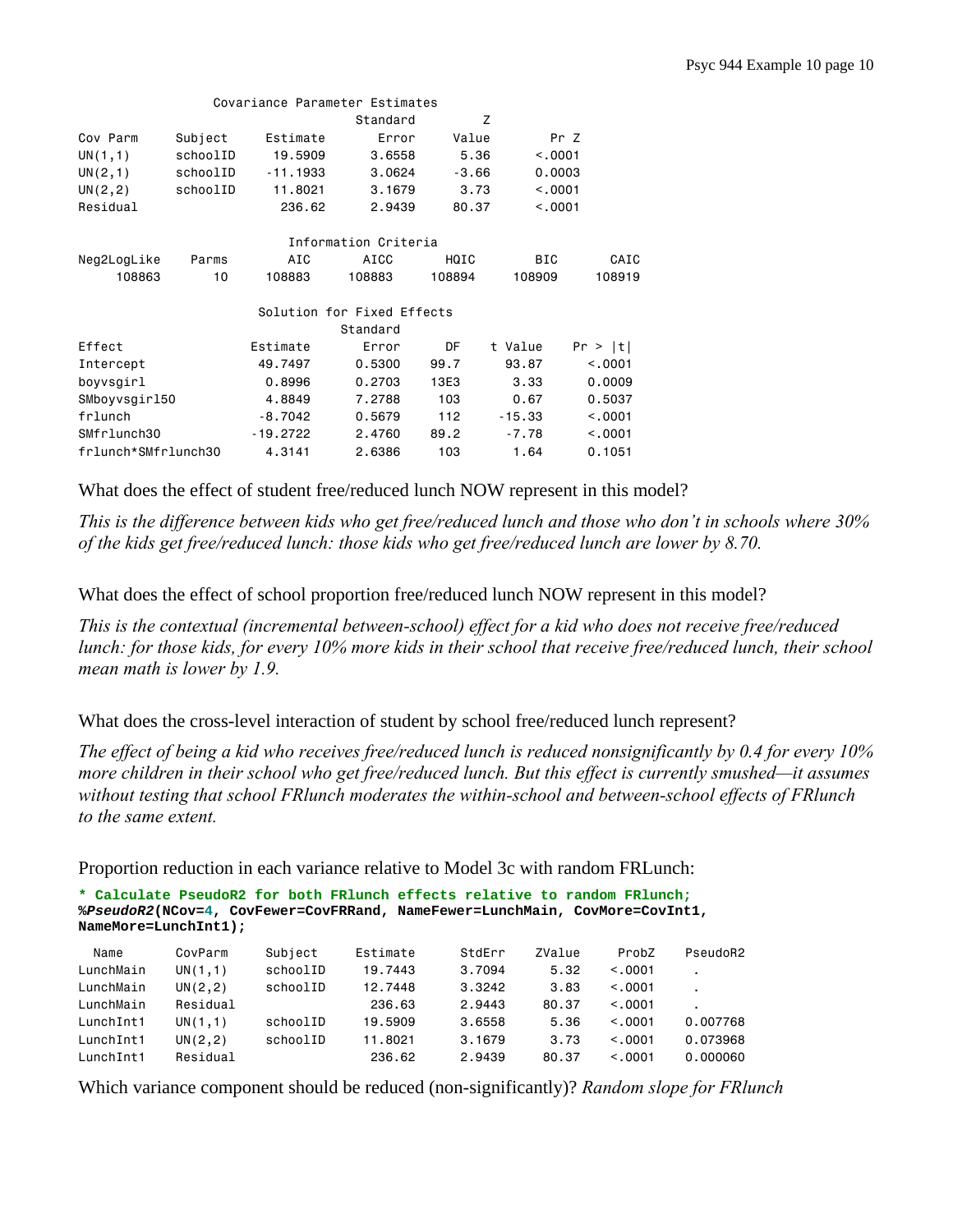## **Model 3e: Adding a Level-2 Interaction of Quadratic School Free/Reduced Lunch**

|                                                                                 | Level 1: Math <sub>ii</sub> = $\beta_{0i} + \beta_{1i}$ (BoyVsGirl <sub>ii</sub> ) + $\beta_{2i}$ (FRlunch <sub>ii</sub> ) + $e_{ii}$                                                                            |                                |                            |          |                                               |          |                                                                                                                                                                                                                                                                                                                                                |           |
|---------------------------------------------------------------------------------|------------------------------------------------------------------------------------------------------------------------------------------------------------------------------------------------------------------|--------------------------------|----------------------------|----------|-----------------------------------------------|----------|------------------------------------------------------------------------------------------------------------------------------------------------------------------------------------------------------------------------------------------------------------------------------------------------------------------------------------------------|-----------|
| Level 2:                                                                        |                                                                                                                                                                                                                  |                                |                            |          |                                               |          | Intercept: $\beta_{0i} = \gamma_{00} + \gamma_{01}(\overline{SchoolGender}_j) + \gamma_{02}(\overline{SchoolFRLunch}_j) + \gamma_{03}(\overline{SchoolFRLunch}_j)^2 + U_{0i}$                                                                                                                                                                  |           |
|                                                                                 | Student Gender: $\beta_{1i} = \gamma_{10}$                                                                                                                                                                       |                                |                            |          |                                               |          |                                                                                                                                                                                                                                                                                                                                                |           |
|                                                                                 | Free/Reduced Lunch: $\beta_{2i} = \gamma_{20}$                                                                                                                                                                   |                                |                            |          | + $\gamma_{22}$ (SchoolFRLunch <sub>i</sub> ) |          |                                                                                                                                                                                                                                                                                                                                                | $+U_{2i}$ |
| ESTIMATE "FR Lunch Between-School Main Effect" frlunch 1 SMfrlunch30 1;<br>RUN: | PROC MIXED DATA=work.grade10 NOCLPRINT COVTEST NAMELEN=100 IC METHOD=ML;<br>CLASS schoolID studentID;<br>RANDOM INTERCEPT frlunch / G TYPE=UN SUBJECT=schoolID;<br>ODS OUTPUT CovParms=CovInt2 InfoCrit=FitInt2; |                                |                            |          |                                               |          | TITLE1 "Model 3e: Adding Level-2 Interaction of Quadratic School Free/Reduced Lunch";<br>MODEL math = boyvsgirl SMboyvsgirl50 frlunch SMfrlunch30 frlunch*SMfrlunch30<br>SMfrlunch30*SMfrlunch30 / SOLUTION DDFM=Satterthwaite OUTPM=PredInt2;<br>ESTIMATE "FR Lunch Between-School Interact" frlunch*SMfrlunch30 1 SMfrlunch30*SMfrlunch30 1; |           |
|                                                                                 |                                                                                                                                                                                                                  | Covariance Parameter Estimates |                            |          |                                               |          |                                                                                                                                                                                                                                                                                                                                                |           |
|                                                                                 |                                                                                                                                                                                                                  |                                | Standard                   | Z        |                                               |          |                                                                                                                                                                                                                                                                                                                                                |           |
| Cov Parm                                                                        | Subject                                                                                                                                                                                                          | Estimate                       | Error                      | Value    | Pr Z                                          |          |                                                                                                                                                                                                                                                                                                                                                |           |
| UN(1,1)                                                                         | schoolID                                                                                                                                                                                                         | 18.8449                        | 3.5480                     | 5.31     | < .0001                                       |          |                                                                                                                                                                                                                                                                                                                                                |           |
| UN(2,1)                                                                         | schoolID                                                                                                                                                                                                         | $-10.8805$                     | 3.0207                     | $-3.60$  | 0.0003                                        |          |                                                                                                                                                                                                                                                                                                                                                |           |
| UN(2, 2)                                                                        | schoolID                                                                                                                                                                                                         | 11.8613                        | 3.1882                     | 3.72     | < .0001                                       |          |                                                                                                                                                                                                                                                                                                                                                |           |
| Residual                                                                        |                                                                                                                                                                                                                  | 236.61                         | 2.9439                     | 80.37    | < .0001                                       |          |                                                                                                                                                                                                                                                                                                                                                |           |
|                                                                                 |                                                                                                                                                                                                                  |                                | Information Criteria       |          |                                               |          |                                                                                                                                                                                                                                                                                                                                                |           |
| Neg2LogLike                                                                     | Parms                                                                                                                                                                                                            | AIC                            | <b>AICC</b>                | HQIC     | BIC                                           | CAIC     |                                                                                                                                                                                                                                                                                                                                                |           |
| 108861                                                                          | 11                                                                                                                                                                                                               | 108883                         | 108883                     | 108894   | 108911                                        | 108922   |                                                                                                                                                                                                                                                                                                                                                |           |
|                                                                                 |                                                                                                                                                                                                                  |                                | Solution for Fixed Effects |          |                                               |          |                                                                                                                                                                                                                                                                                                                                                |           |
|                                                                                 |                                                                                                                                                                                                                  |                                | Standard                   |          |                                               |          |                                                                                                                                                                                                                                                                                                                                                |           |
| Effect                                                                          |                                                                                                                                                                                                                  | Estimate                       | Error                      | DF       | t Value                                       | Pr >  t  |                                                                                                                                                                                                                                                                                                                                                |           |
| Intercept                                                                       |                                                                                                                                                                                                                  | 50.3622                        | 0.6594                     | 114      | 76.37                                         | < .0001  |                                                                                                                                                                                                                                                                                                                                                |           |
| boyvsgirl                                                                       |                                                                                                                                                                                                                  | 0.9016                         | 0.2703                     | 13E3     | 3.34                                          | 0.0009   |                                                                                                                                                                                                                                                                                                                                                |           |
| SMboyvsgir150                                                                   |                                                                                                                                                                                                                  | 3.0898                         | 7.2988                     | 100      | 0.42                                          | 0.6730   |                                                                                                                                                                                                                                                                                                                                                |           |
| frlunch                                                                         |                                                                                                                                                                                                                  | $-8.8417$                      | 0.5775                     | 114      | $-15.31$                                      | < .0001  |                                                                                                                                                                                                                                                                                                                                                |           |
| SMfrlunch30                                                                     |                                                                                                                                                                                                                  | $-17.9370$                     | 2.5918                     | 88.1     | $-6.92$                                       | < .0001  |                                                                                                                                                                                                                                                                                                                                                |           |
| frlunch*SMfrlunch30                                                             |                                                                                                                                                                                                                  | 5.5170                         | 2.7679                     | 108      | 1.99                                          | 0.0488   |                                                                                                                                                                                                                                                                                                                                                |           |
| SMfrlunch30*SMfrlunch30                                                         |                                                                                                                                                                                                                  | $-13.5458$                     | 8.9313                     | 86.4     | $-1.52$                                       | 0.1330   |                                                                                                                                                                                                                                                                                                                                                |           |
|                                                                                 |                                                                                                                                                                                                                  |                                | Estimates                  |          |                                               |          |                                                                                                                                                                                                                                                                                                                                                |           |
|                                                                                 |                                                                                                                                                                                                                  |                                |                            | Standard |                                               |          |                                                                                                                                                                                                                                                                                                                                                |           |
| Label                                                                           |                                                                                                                                                                                                                  |                                | Estimate                   | Error    | DF                                            | t Value  | Pr >  t                                                                                                                                                                                                                                                                                                                                        |           |
|                                                                                 | FR Lunch Between-School Main Effect                                                                                                                                                                              |                                | $-26.7787$                 | 2.6001   | 90.5                                          | $-10.30$ | < .0001                                                                                                                                                                                                                                                                                                                                        |           |
|                                                                                 | FR Lunch Between-School Interaction                                                                                                                                                                              |                                | $-8.0288$                  | 8.5365   | 74.4                                          | $-0.94$  | 0.3500                                                                                                                                                                                                                                                                                                                                         |           |

What does the cross-level interaction of student by school free/reduced lunch NOW represent?

*The effect of being a kid who receives free/reduced lunch (now after allowing for differential moderation across levels of the effects of free/reduced lunch at both levels by school mean free/reduced lunch) is reduced significantly by 0.55 for every 10% more children in their school who get free/reduced lunch.* 

What does the level-2 interaction of quadratic school free/reduced lunch represent?

*After controlling for kid free/reduced lunch status, the contextual (incremental between-school) effect of school mean free/reduced lunch as evaluated at 30% FRlunch becomes nonsignificantly more negative by 2\*1.3 for every 10% more kids in their school with free/reduced lunch.*